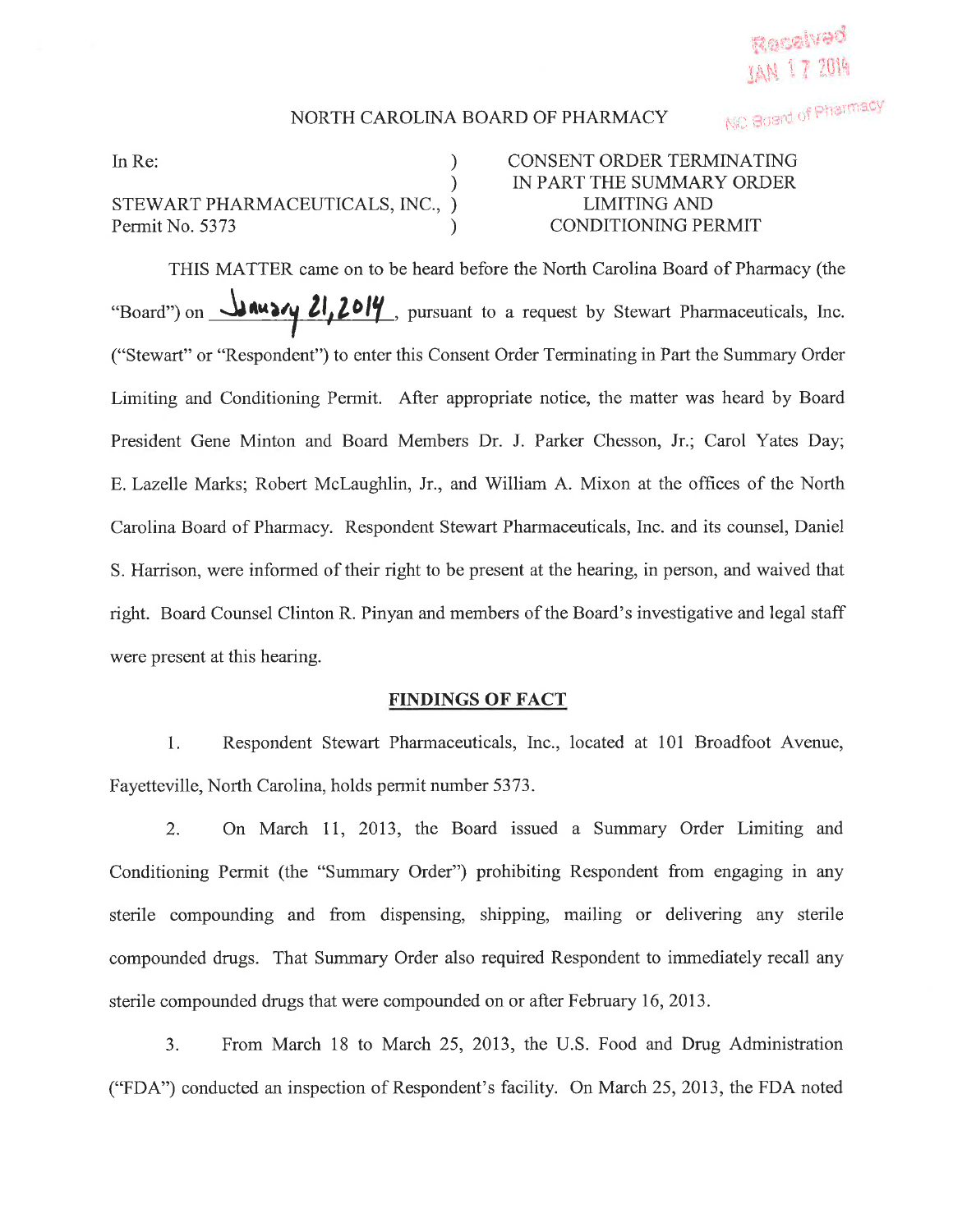deficiencies in Respondent's sterile compounding practices on a Form FDA 483 issued to Respondent. And, on August 21, 2013, the FDA issued a Warning Letter to Respondent.

4. Respondent has made changes to its planned sterile compounding practices in response to the FDA's Form FDA 483 and Warning Letter and has described these changes, among other places, in a response to the Warning Letter sent to the FDA on November 20,2013.

5. Respondent has requested termination of the sunmary suspension, pending the final disciplinary hearing on the complaint before the Board.

6. Respondent has started the process of seeking an FDA "close-out letter" to secure FDA approval of changes to its compounding practices and has represented that it will continue to pursue that process to conclusion. Board staff has agreed that, given the length of time necessary for that process to conclude and the proposed changes that Respondent has presented to the Board, there are insufficient legal grounds to continue certain limitations of the Summary Order pending a final hearing.

## **CONCLUSIONS OF LAW**

In order to resolve the request for termination of the Summary Order, the Board finds and concludes that it is appropriate to grant the request for termination of the Summary Order, in part, as set forth herein. This conclusion is made solely to resolve the request for termination of the Summary Order. There is no admission, finding or conclusion about the merits of the complaint against Respondent, nor about any discipline that might or might not be appropriate after a final disciplinary hearing.

2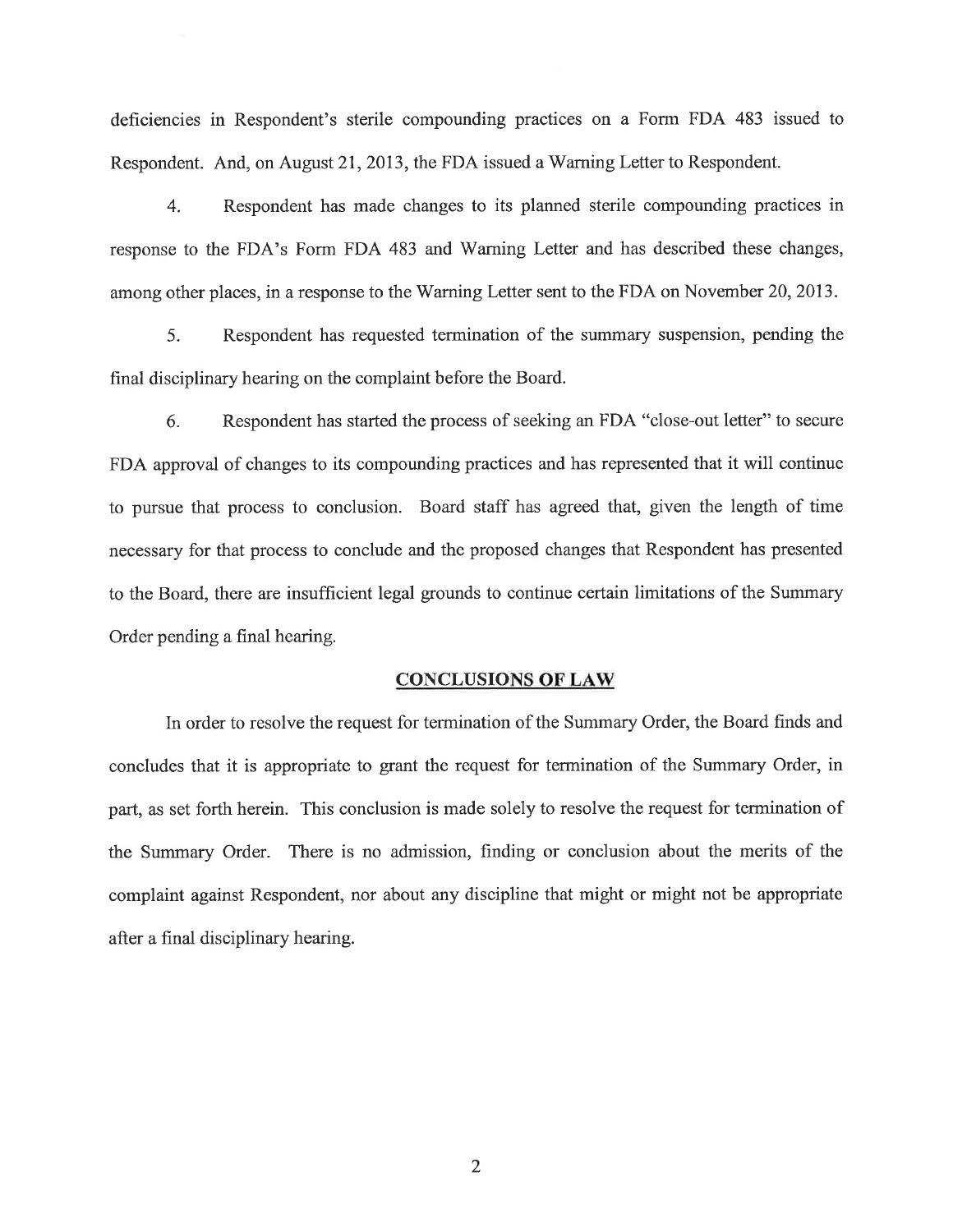Based upon the foregoing, and with the consent of the parties, IT IS THEREFORE ORDERED that the request for termination of the Summary Order related to Respondent Stewart Pharmaceuticals, Inc., Permit No. 5373, is GRANTED, in part, as set forth herein:

1. Limitation #l in the Summary Order is hereby terminated, and Respondent is permitted to resume engaging in sterile compounding and dispensing, shipping, mailing and delivering sterile compounded productions, pending the Board's final hearing on the complaint against Respondent, conditioned upon Respondent's compliance with all requirements of North Carolina law, federal law and the laws of any states in which Respondent is permitted to dispense drugs. Those conditions include, but are not limited to, the requirement that Respondent may compound drugs only based on the existence of a practitioner-pharmacistpatient relationship and the presentation of a valid prescription, or in anticipation of prescription orders based on established prescribing patterns.

2. Limitation #2 in the Summary Order is hereby modified as follows:

Although there is no evidence at this time of any contamination in Respondent's products or injury to any patient, Respondent shall continue (to the extent not previously completed) the recall of any sterile compounded drugs that were compounded on or after February 16,2013 and before the date of execution of this Order after adoption by the Board. Any recalled products shall be retained and secured.

Respondent shall cooperate with the Board, its attorneys, investigators and other representatives in any investigation.

J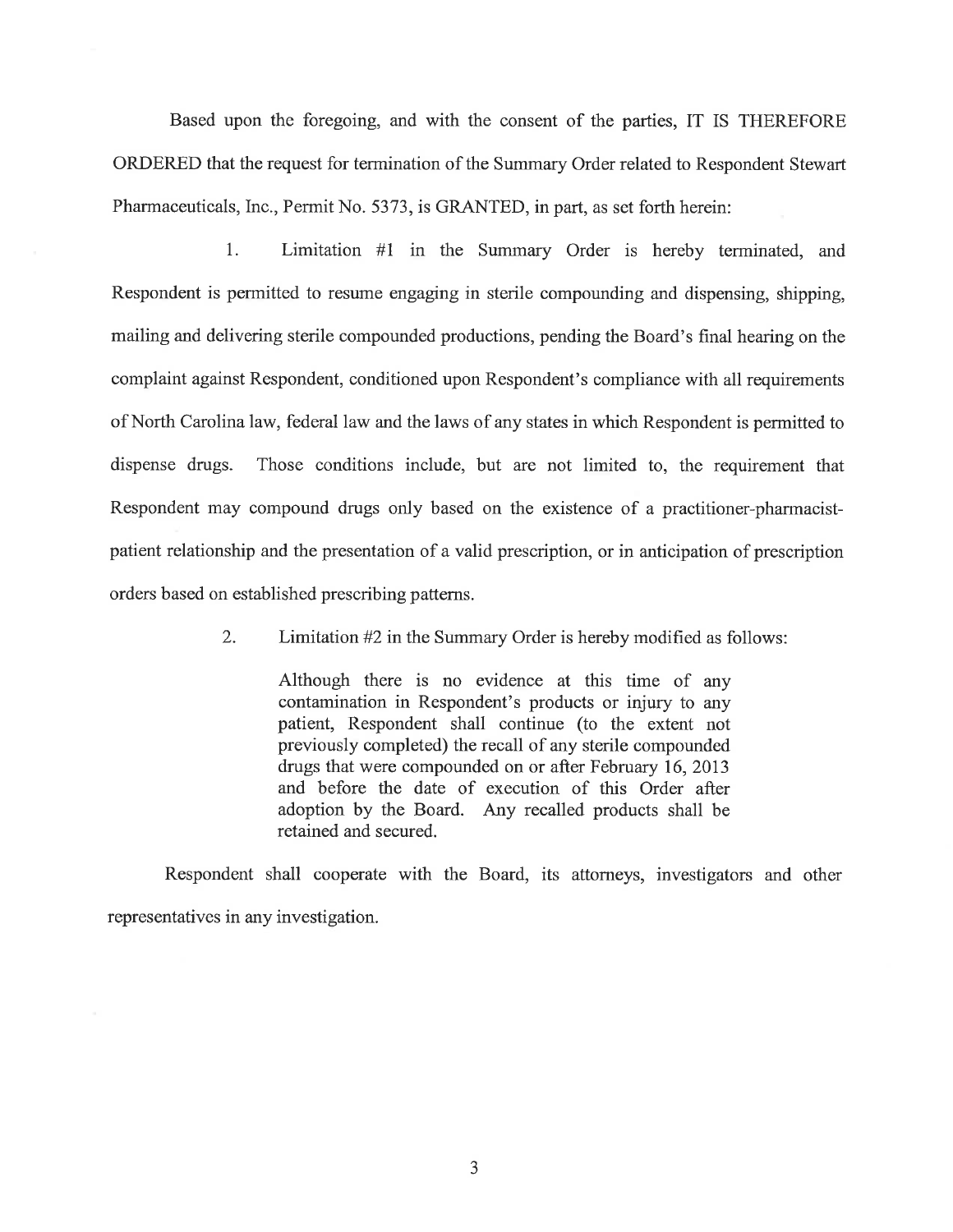This the  $21<sup>st</sup>$  day of January, 2014.

NORTH CAROLINA BOARD OF PHARMACY

By: Jack W. Campbell, IV